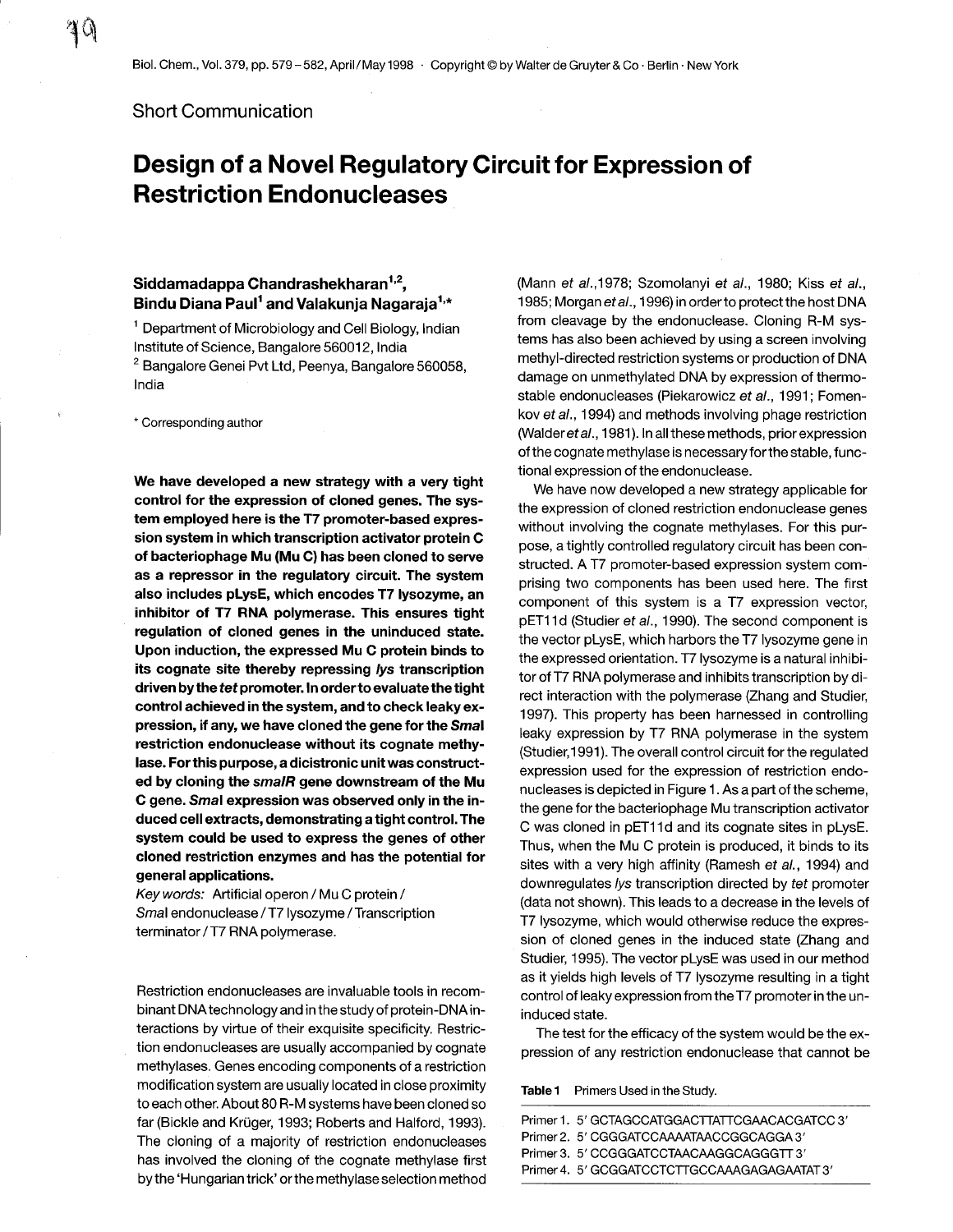

Fig. 1 Control Circuit for Expression of Restriction Endonucleases.

The T7 lysozyme (solid circles) produced from the vector pNC1 binds to T7 RNA polymerase (open squares) in the uninduced state and prevents transcription. In the induced state, T7 RNA polymerase directs transcription from the  $\phi_{10}$  promoter. The C protein (open circles) and the Smal restriction endonuclease (open ellipses) are produced. C binds to its cognate sites and represses lys transcription. The levels of T7 lysozyme drop, resulting in increased availability of T7 RNA polymerase for transcription. The dicistronic unit of Mu C and smalR (pCBN311) was constructed as follows. The Mu C gene was amplified from the plasmid pVR7 (Ramesh et al., 1994) by 30 cycles of polymerase chain reaction (PCR) with Taq DNA polymerase, using primers 1 and 2 (Table 1). Primer 2 includes a  $\rho$ -independent transcription terminator. The PCR product was cloned into the Ncol and BamHI sites of pET11d to generate pBN31. The smalR gene was also amplified by PCR using primers 3 and 4 (Table 1) from the genomic DNA of Serratia marcescens. The fragment was cloned in the BamHI site of pBN31 downstream of the Mu C gene to generate pCBN31 1 . The sequences of the cloned PCR products were confirmed by sequencing .





otherwise expressed in the absence of its cognate methylase. We have chosen the Smal endonuclease of Serratia marcescens for this purpose. In the genomic context, Smal R-M genes are transcribed from convergent promoters (Heidman et al., 1989). In addition, there is a small open reading frame that encodes Smal C, which is involved in the regulation of the Smal restriction endonuclease gene (Ives et al., 1995; Tao et al., 1991). We have cloned the gene for the Smal endonuclease alone in our system without the Smal C ORF or the Smal methylase gene. The regulatory scheme is depicted in Figure 1 . A pentamer of the Mu C-binding site was cloned in pLysE to generate pNC1 . Presence of multiple high-affinity binding sites would ensure efficient repression of the lys gene. In our earlier studies we had used a single site to repress lys transcription from pLysS, where lower amounts of lysozyme is produced (Paul et al., 1997). The details of the dicistronic expression unit having the proximal Mu C gene and the distal smalR gene is described in the legends to Figure 1. The Mu C gene was cloned in the vector pET1 1 d to generate pBN31, following which a promoterless fragment amplified from the Serratia marcescens genome bearing the smaIR gene was cloned downstream of the Mu C gene to generate pCBN311 (Figure 1). The overall organization of the regulatory elements in this artificial operon is depicted in Figure 2. The T7 RNA polymerase-specific promoter  $\phi_{10}$  directs the transcription of both the genes. A p-independent transcription terminator was introduced between the two cistrons as an additional, yet important, regulatory measure. The transcription terminator prevents any leaky expression originating from weak promoters located either within the Mu C gene or elsewhere in the vector. The presence of the second stronger T7-specific terminator at the end of the smalR gene brings about efficient recycling of T7 RNA polymerase . The construct harboring the artificial operon, pCBN311, was transformed into Escherichia coli BL26(DE3) alone. No transformants were obtained in this case, reflecting the toxicity of this gene product. This indicates a requirement for either a tight repression of the system or the cognate methylase. In contrast, a large number of colonies were obtained in E. coli BL26(DE3) harboring either pNC1 or pACMSma, a pACYC184 derivative harboring the Smal methylase gene, smalM. Cells harboring these constructs were grown to an optical density of 0 .6 (600 nm) and induced with 0.3 mm isopropyl  $\beta$ -D-galactopyranoside (IPTG) for 2 h. Cell extracts from the various cultures were assayed for Smal endonuclease activity (Figure 3) . Smal restriction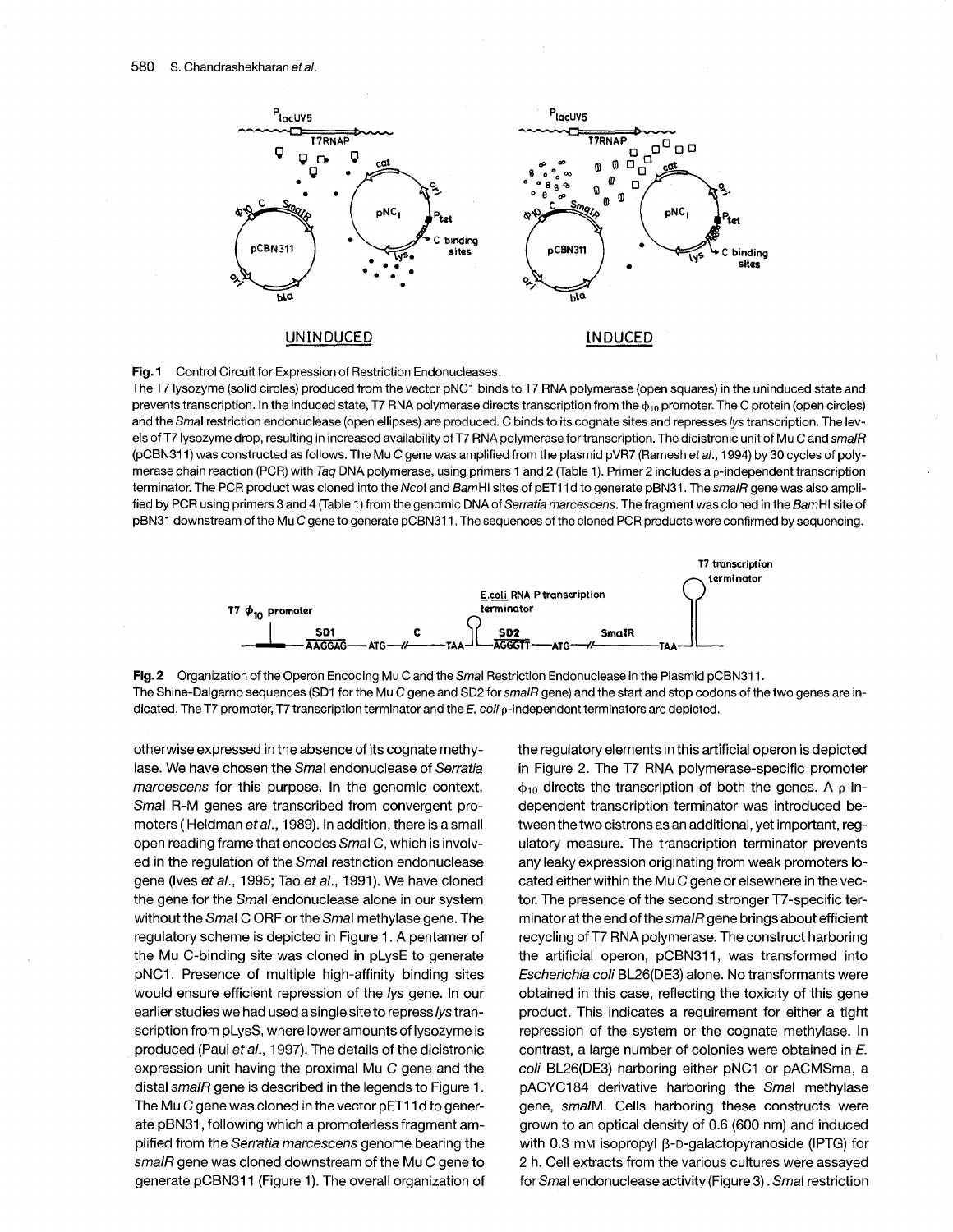

Fig. 3 Activity Assay with Cell Extracts of Cultures Harboring pCBN311.

Escherichia coli BL26(DE3) cells harboring pNC1 were transformed with pCBN311 and transformants were grown in 6 ml LB at 37 °C until an optical density of 0 .6 (600 nm) . The culture was split into two, and one-half was induced with 0.3 mm IPTG for 2 h. Cells were harvested and sonicated after suspending in 0.5 ml buffer consisting of 10 mm potassium phosphate, pH 7 .4, 0 .1 mm Ethylenediaminetetra acetic acid (EDTA);  $7 \text{ mm } \beta$ -mercaptoethanol and 1 mm Phenylmethylsulfonyl fluoride (PMSF). 5  $\mu$ l of the uninduced and induced cell extracts were incubated with  $1<sub>\mu</sub>$ g of lambda DNA and incubated at 25 °C for 1 hour and then electrophoresed on a 1% agarose gel (lanes 5 and 6). Lane 1 is uncut DNA. Assays were also performed with induced host cell extracts (lane 2), host harboring either pNC1 or pNC1 and pBN31 (lanes 3 and 4 respectively), and with uninduced and induced cell extracts of host harboring pACMSma and pCBN311 (lanes 7 and 8 respectively). Lane 9 shows activity with commercially available Smal restriction enzyme (New England Biolabs).

endonuclease activity was seen in both the uninduced as well as induced state of E.coli BL26(DE3) cells harboring pACMSma, whereas cell extracts from cultures harboring pNC1 exhibited activity only in the induced state. The level of expression of the Smal restriction endonuclease was estimated by determining the total activity. The value of  $2 \times 10^4$ U/I reflects low-level expression. Thus, while the system meets the criteria for expression of a restriction endonuclease without having the corresponding methylase, engineering overexpression would involve additional manipulation (see later section). Thus, the regulatory system ensures tight control of leaky expression. Even very low level expression of an endonuclease could prove detrimental to cell survival as demonstrated earlier for the EcoRI restriction endonuclease (Heitman et al., 1989). Cloning of certain R-M systems has posed problems even when the methylase gene was cloned first. Deletions spanning the gene for restriction endonucleases have been encountered in spite of the fact that the R and M genes were contained on a single DNA fragment (Hammond et al., 1990). This necessitated prior modification of the host genome before the introduction of the R-M system. Such multi-step procedures have been resorted to in the case of BamHI (Brooks et al., 1989), Ddel (Howard et al., 1986) and Bsp6l (Lubys and Janulaitis, 1995). Thus, the regulatory circuit described here offers an attractive alternative for the expression of restriction endonucleases in the absence of their cognate methylases . Moreover, the presence of a strong  $\rho$ -independent terminator facilitates initial screening for recombinants without involving the cognate methylase in a strain that does not harbor the gene for T7 RNA polymerase . The successful expression of the Smal restriction endonuclease demonstrates that it should be possible to functionally maintain and stably ex-

press genes whose products affect cell survival. With the present approach, the levels of expression of the second gene, smalR, were not high. This could be due to the poor Shine-Dalgarno sequence of the smalR gene. Additionally, the  $E$ . coli terminator might be strong enough to terminate T7 RNA polymerase-directed transcription at the end of the Mu C gene. There have been reports discussing the ability of certain E. coli terminators to function as T7 transcription terminators (Christiansen, 1988; Jeng et al., 1990; Macdonald et al., 1993; Lyakho et al., 1997). It should be noted here that the present study was directed at regulated expression without bringing in the cognate methylase and not designed for overexpression . The system could be engineered for high-level expression with appropriate alterations in the regulatory system . One approach is to introduce a strong Shine- Dalgarno sequence for the R gene at an optimal distance from the start codon. Tinkering with the structure of the  $p$ -independent transcription terminator to ensure efficient transcription of the second gene of the operon would be another strategy.

Several other strategies have been developed to provide very tight control. These include the use of antisense RNA complementary to the mRNA of the gene of interest (O'Connor and Timmis, 1987), use of the antitermination function of the phage  $\lambda$ -derived nutL/N protein (Mertens et al., 1995) or promoter inversion mediated by recombination (Hasan and Szybalski, 1987) . While these methods have their own merits and have been designed for a specific purpose, the novel feature of our method is the construction of an artificial operon for regulated expression. The components (Mu C protein on one plasmid and its binding sites on another plasmid) could be used for the expression of other restriction endonucleases. The system can prove especially useful where the methylase is poorly expressed or has not been identified .

## Acknowledgements

We thank the anonymous referees for their valuable comments to improve the manuscript. Thanks are due to D.R. Radha for technical assistance and other members of the group for discussions . B.D.P. is supported by a senior research fellowship of the Council of Scientific and Industrial Research, Govt. of India. S.C is supported by a grant from Technology Development Mission. The work is supported by a grant from the Department of Science and Technology, Govt. of India and Technology Development Mission.

## References

- Bickle, T.A., and Krüger, D.H. (1993). Biology of DNA restriction. Microbiol. Rev. 57, 434-450.
- Brooks, J.E., Benner, J.S., Heiter, D.F., Silber, K.R., Sznyter, L.A., Jager-Quinton, T., Moran, L.S., Slatko, B.E., Wilson, G.G., and Nwankwo, D.O. (1989). Cloning the BamHI restriction-modification system. Nucleic Acids Res. 17, 979-997.
- Christiansen, J. (1988). The 9S RNA precursor of Escherichia coli 5S RNA has three structural domains : implications for processing. Nucleic Acids Res. 16, 7457-7476.